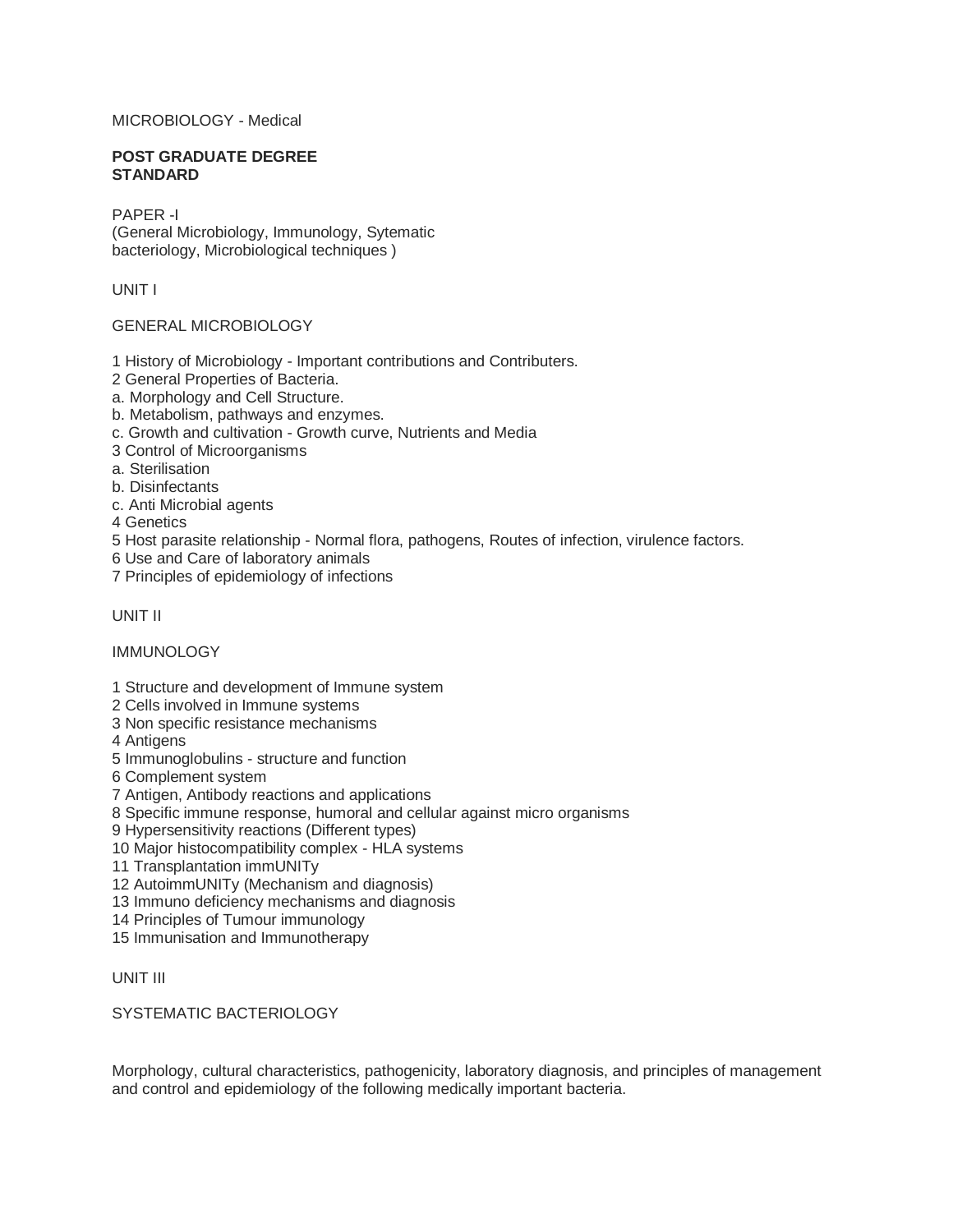- 1 Gram positive cocci Staphylococci, streptococci, Entrococci
- 2 Gram Negative Cocci Gonococci, Meningococci, Brahamella
- 3 Gram positive non sporing bacilli Corynebacteria, Actinomycetes (aerobic and anaerobic)
- 4 Gram positive spore forming bacilli Bacillus, Clostridia
- 5 Acid fast bacteria M. tuberculosis, M.leprae, other mycobacteria
- 6 Small gram negative bacteria Haemophilus, Bordetella, Yersinia, Brucella
- 7 Enteric Gram Negative bacilli
- a. Entcrobacteriaceae
- b. Vibrios
- c. Campy labacter
- d. Helicobacter
- 8 Pseudomonas and other related non fermenting organisms.
- 9 Legionella
- 10 Anaerobic gram negative bacilli
- (a) Bacteriodes
- (b) Prevotella
- (c) Porphyromonas
- (d) Fusobacterium
- 11 Spirochaetes : treponema, leptospira, borellia
- 12 Mycoplasma
- 13 Chlamydia
- 14 Rickettsiae

#### UNIT IV

### MICROBIOLOGICAL TECHNIQUES

1 Microscopy:

- a. Different types and usefullness
- b. Technical specifications
- c. General maintenance
- 2 Staining:- Preparation and use of stains for bacteriology,
- parasitology,mycology and virology
- 3 Specimen collection, preservation, transport, processing
- 4 Principles and techniques employed in indentification of

micro organisms.

- 5 Immunisation
- a. Hyperimmune sera preparation
- b. Use of adjuvants
- 6 Maintenance of stock cultures
- 7 Blood grouping, Rh typing, cross matching.
- 8 HLA typing
- 9 Principle and techniques of sera diaganosis of infections
- 10 Maintenance of equipments Deep freezers, centrifuges etc.
- 11 Methods of assessing status of immune system.
- a. Complement system
- b. Estimation of T & B Cells
- c. Estimation of antibodies
- d. Tests for hypersensitivity reactions
- e. Tests for auto immune diseases
- 12 Preparation and uses of monoclonal antibodies.

## PAPER -II

Virology, Parasitology, Mycology, Laboratory, Management, Applied Microbiology and Recent advances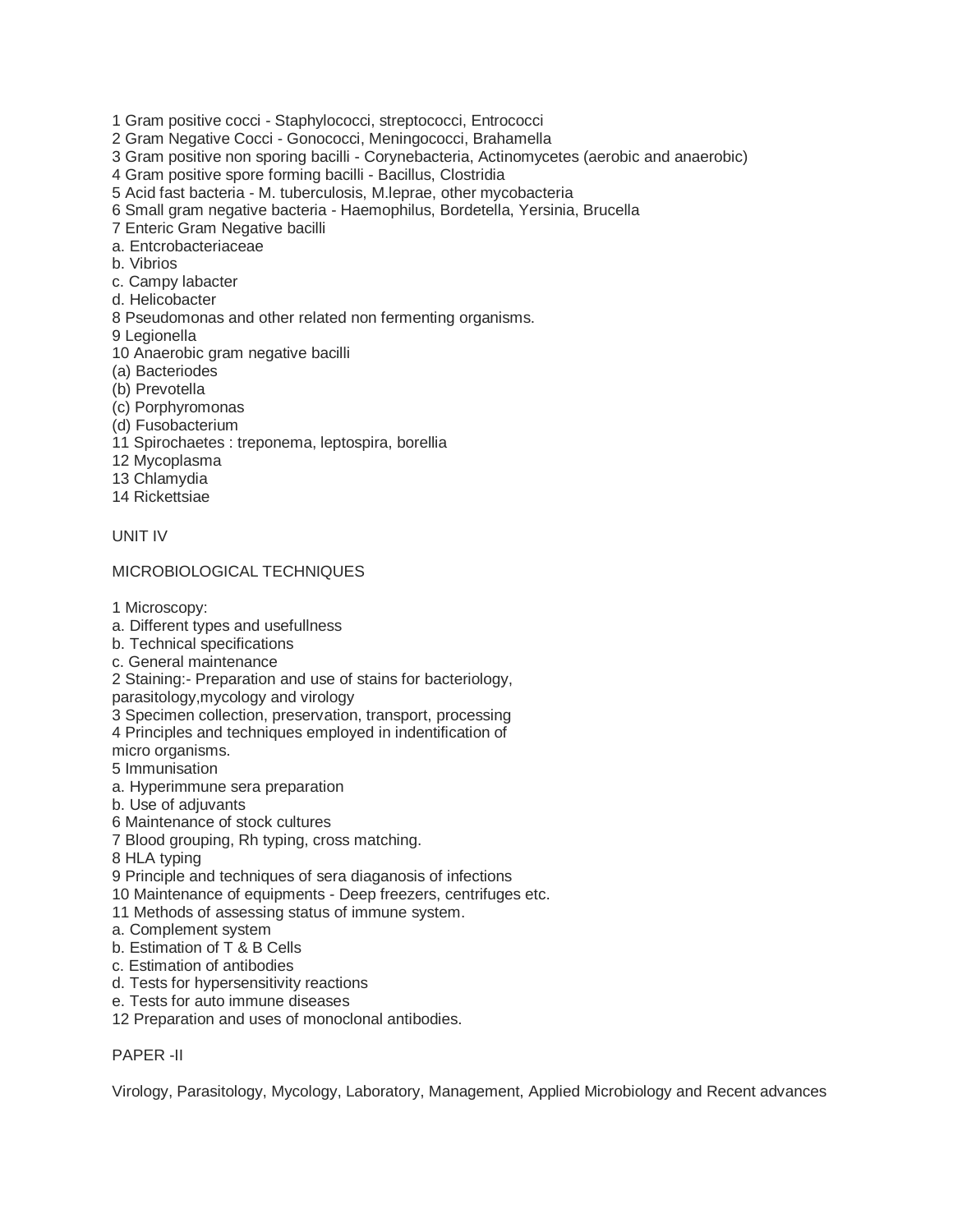UNIT I

VIROLOGY:

- 1 General Properties of all RNA and DNA virus families of medical importance and prions
- 2 Pathogenesis and pathology of individual viral diseases
- 3 Laboratory diagnosis (including molecular techniques) of viral diseases

4 Antiviral therapy

- 5 Viral vaccines and antisera
- 6 Epidemiology and control of viral diseases
- 7 Oncogenis viruses
- 8 Bacteriophages
- 9 Tissue culture techniques

UNIT II

PARASITOLOGY:

Morphology, life cycle, pathogenesis, laboratory diagnostic methods,drug used for therapy, and epidemiology of following parasites:-

A. PROTOZOA:-

1 Intestinal amoebae 2 Free living pathogenic amoebae 3 Intestinal and genital flagellates 4 Haemoflagellates 5 Ciliates of medical importance 6 Malarial parasites 7 Opportunistic protozoa - P - carinii, Toxoplasma, Cryptosporidium, microsporidia

B. HELMINTHS: 1 Nematodes -

a)Intestinal b)Tissue

2 Cestodes 3 Trematodes 4 Larva migrans

C. ENTOMOLOGY: related to transmission of parasitic infections

UNIT III

MYCOLOGY:

1 General properties of Yeast like fungi, filamentous fungi, dimorphic fungi

2 Isolation and Identificaiton of medically important fungi

3 Morphology, cultural characteristics, pathogenesis, laboratory diagonis, treatment and epidemiology of the following:-

a)Candida and Cryptococci b)Dermatophytes c)Dimorphic fungi d)Agents of mycetoma e)Agents of subcutaneous mycosis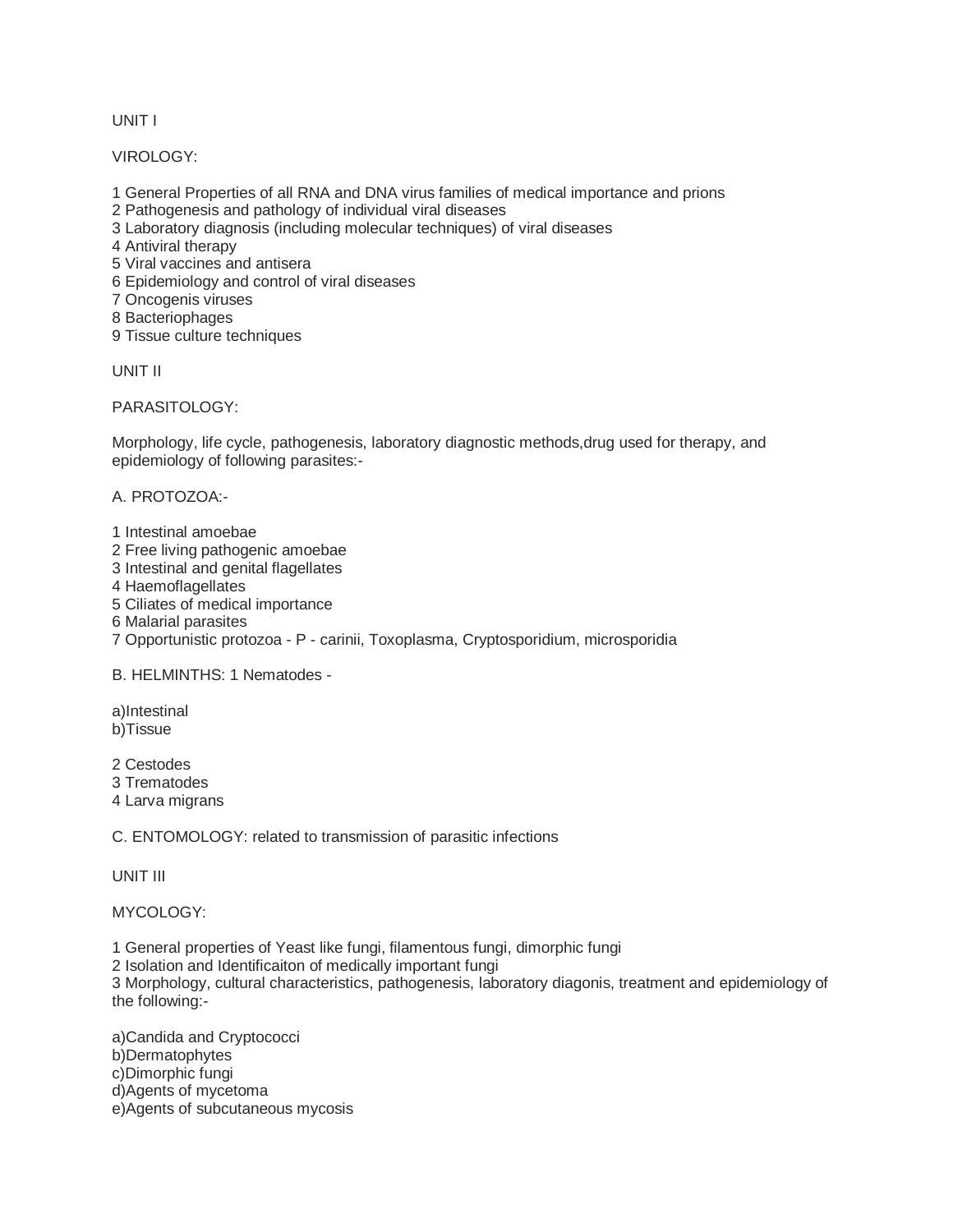f)Opportunistic fungi.

4 Mycotoxins

UNIT IV LABORATORY MANAGEMENT

1 Quality control in Microbiology a)External b)Internal

2 Safety in Microbiology laboratory

3 Staff - Requirements, pattern, training, Continuing education.

4 Materials purchase, storage, accounting maintenance equipment - glassware, reagents and chemicals.

5 Laboratory design and maintenance

6 Records - Requisitions, reporting, recording, including computerisation, statistics.

7 Budget and costing

8 Research design and methodology

UNIT V

APPLIED MICROBIOLOGY

(Clinical, Industrial, food)

1 Nosocomial infections a)Types b)Surveillence c)Investigation of an outbreak d)control

2 Etiology and laboratory diagnosis of infections of each system a)Urinary tract b)respiratory tract c)Gastro intestinal Tract d)Central nervous system e)Cardio vascular system and blood f)Sexually transmitted diseases g)Genital tract

3 Infections in immuncompromised host 4 Microbiology of air, water, milk and food 5 National programmes in prevention of infectious diseases.

UNIT VI

RECENT ADVANCES

1 Emerging and Reemerging infections